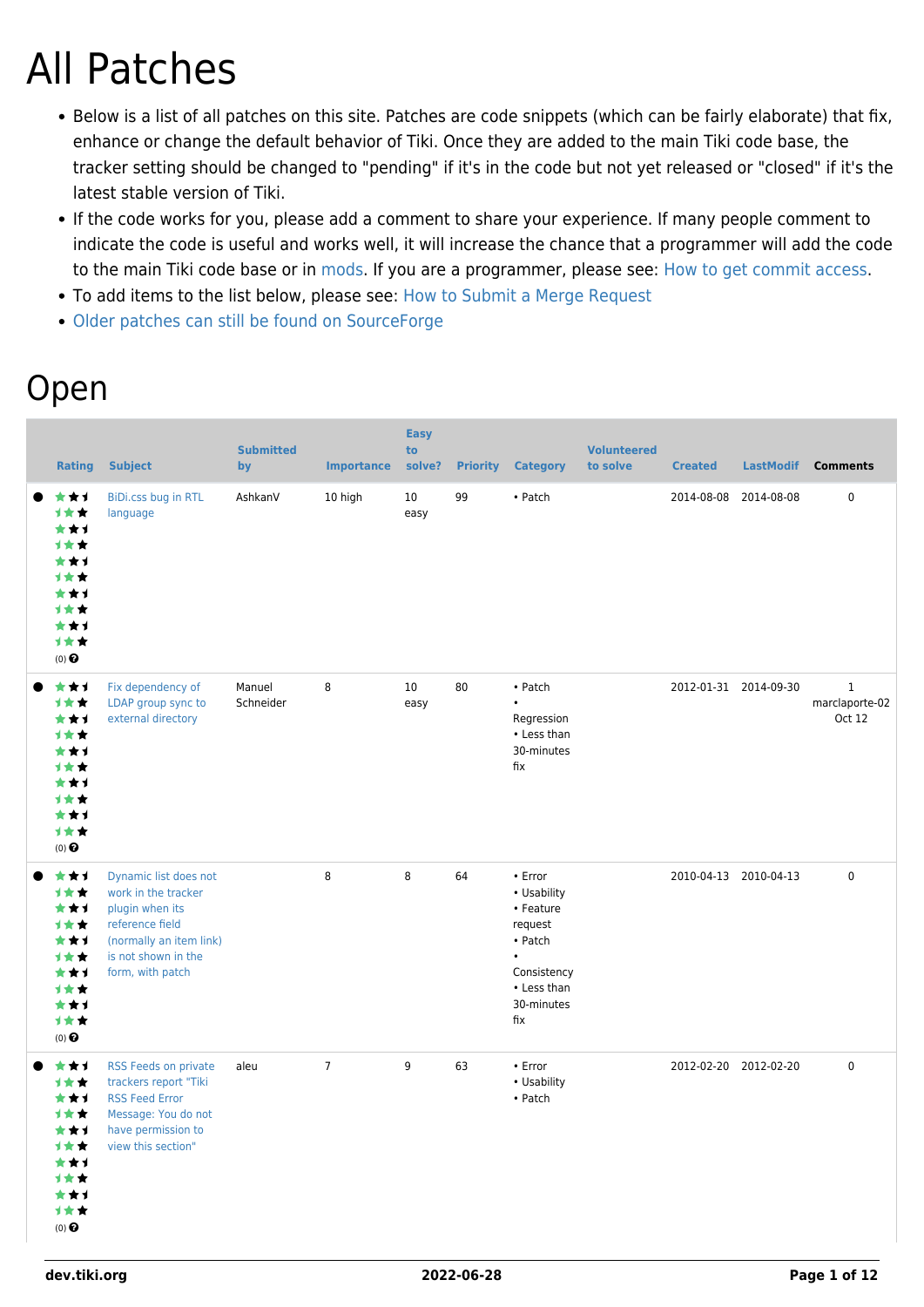| <b>Rating</b>                                                                                        | <b>Subject</b>                                                                                       | <b>Submitted</b><br>by | <b>Importance</b> | <b>Easy</b><br>to<br>solve? | <b>Priority</b> | <b>Category</b>                                                                                                | <b>Volunteered</b><br>to solve | <b>Created</b> | <b>LastModif</b>      | <b>Comments</b>                            |
|------------------------------------------------------------------------------------------------------|------------------------------------------------------------------------------------------------------|------------------------|-------------------|-----------------------------|-----------------|----------------------------------------------------------------------------------------------------------------|--------------------------------|----------------|-----------------------|--------------------------------------------|
| ***<br>1★★<br>***<br>计女女<br>***<br>1★★<br>***<br>计女女<br>***<br>1★★<br>$(0)$ $\odot$                  | Tracker plugin does<br>not set default value<br>(e.g. when modifying<br>or prefilled), with<br>patch |                        | $\overline{7}$    | 8                           | 56              | • Usability<br>• Feature<br>request<br>• Patch<br>$\bullet$<br>Consistency<br>• Less than<br>30-minutes<br>fix |                                |                | 2010-04-13 2010-04-13 | $\overline{2}$<br>marclaporte-28<br>Apr 12 |
| ***<br>1★★<br>***<br>***<br>***<br>计女女<br>***<br>计女女<br>***<br>计女女<br>$(0)$ $\bigodot$               | <b>Unable to</b><br>"unsubscribe" from<br>Newsletter                                                 | Steve                  | 8                 | 7 <sup>7</sup>              | 56              | • Usability<br>• Patch<br>• Developer<br>Training                                                              |                                |                | 2012-11-03 2013-10-28 | 0                                          |
| ***<br>1★★<br>***<br>计女女<br>***<br><b>1**</b><br>***<br>计女女<br>***<br>1★★<br>$(0)$ $\bigodot$        | Allow Copy / Duplicate<br>Calendar event                                                             | AlanE                  | 1 low             |                             | 5               | • Patch                                                                                                        |                                |                | 2010-06-30 2010-06-30 | 0                                          |
| ***<br><b>1**</b><br>***<br>1女女<br>***<br>计女女<br>***<br>计女女<br>***<br>计女女<br>$(0)$<br>$\pmb{\Theta}$ | Plugin to display the<br>toc of a selected page.                                                     | costamojan             | 1 low             |                             | 5               | • Feature<br>request<br>• Patch                                                                                |                                |                | 2011-03-24 2012-01-26 | 0                                          |
| ● ★★1<br>1**<br>***<br>计女女<br>***<br>计女女<br>***<br>计女女<br>***<br>1★★<br>$(0)$<br>$\pmb{\Theta}$      | <b>Plugin Redirect</b><br>Improvement                                                                | DesertWolf             | $7\overline{ }$   | $7^{\circ}$                 | 49              | • Patch                                                                                                        |                                |                | 2012-06-13 2012-06-13 | 0                                          |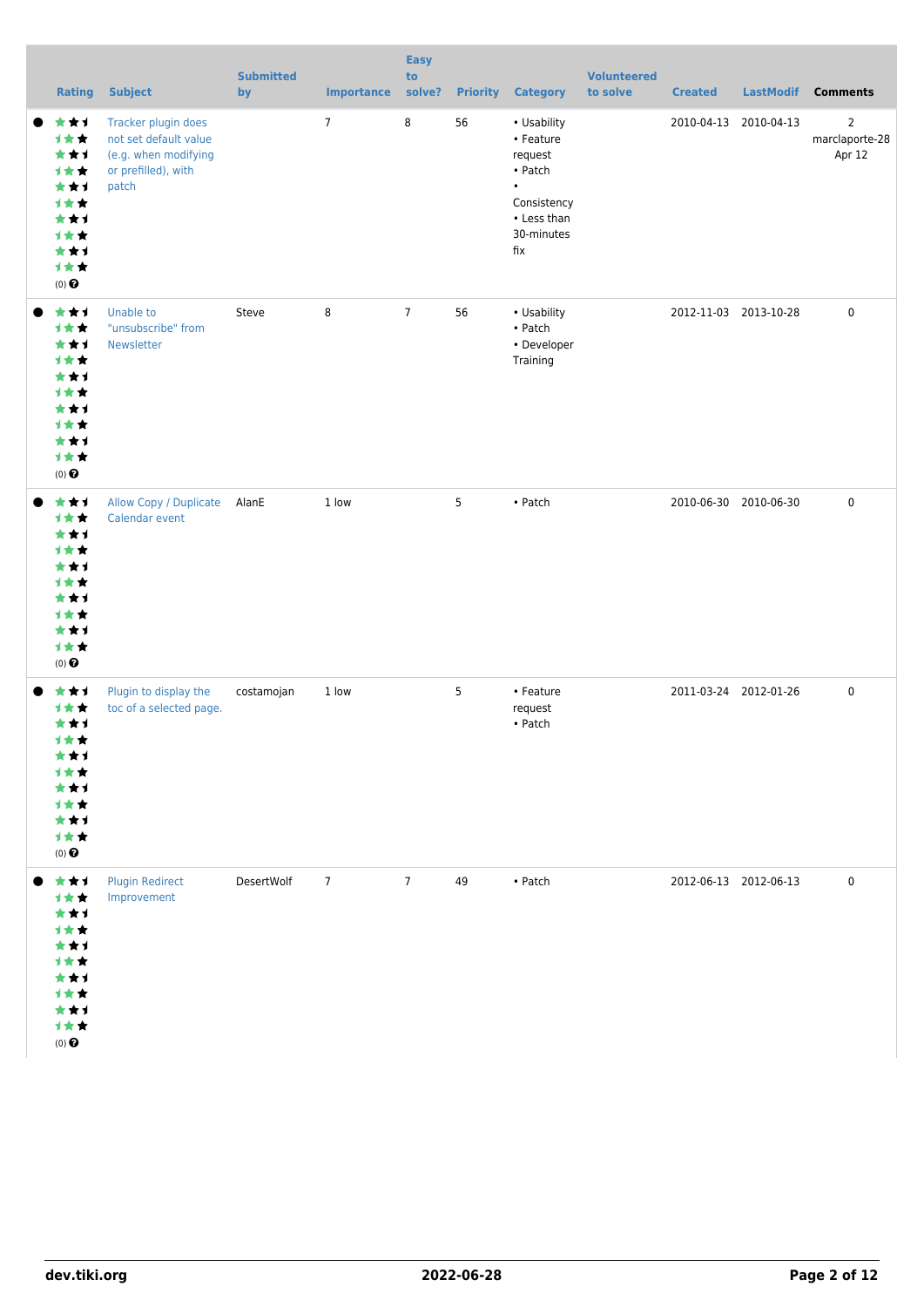| <b>Rating</b>                                                                          | <b>Subject</b>                                                            | <b>Submitted</b><br>by | <b>Importance</b> | <b>Easy</b><br>to<br>solve? |    | <b>Priority Category</b>                                                                         | <b>Volunteered</b><br>to solve | <b>Created</b>        | <b>LastModif</b>      | <b>Comments</b>                      |
|----------------------------------------------------------------------------------------|---------------------------------------------------------------------------|------------------------|-------------------|-----------------------------|----|--------------------------------------------------------------------------------------------------|--------------------------------|-----------------------|-----------------------|--------------------------------------|
| ***<br>1★★<br>***<br>计女女<br>***<br>1★★<br>***<br>***<br>***<br>1★★<br>$(0)$ $\Theta$   | WYSIWYG and other<br>things related to<br>articles                        | carlangas              | 9 high            |                             | 45 | • Feature<br>request<br>• Patch                                                                  |                                | 2009-10-28            | 2009-10-28            | 3<br>HCRC007-05<br>Oct 11            |
| ***<br>1★★<br>***<br>1★★<br>***<br>计女女<br>***<br>1★★<br>***<br>计女女<br>$(0)$ $\Theta$   | Out of memory bug in<br>tiki-edit_templates.php                           | WollUser               | 9 high            |                             | 45 | • Error<br>• Patch                                                                               |                                | 2010-08-27 2010-08-27 |                       | $\mathbf{1}$<br>pfgtips-24 Dec<br>10 |
| ***<br>1★★<br>***<br>1★★<br>***<br>计女女<br>***<br>→★★<br>***<br>1★★<br>$(0)$ $\odot$    | FTP Plugin and big<br>files                                               | yajo                   | 9 high            |                             | 45 | • Error<br>• Patch                                                                               |                                |                       | 2010-12-02 2010-12-02 | $\mathbf 0$                          |
| ***<br>1★★<br>***<br>计女女<br>***<br>计女女<br>***<br>计女女<br>***<br>1★★<br>$(0)$ $\bigodot$ | Big avatar in forums,<br>elsewhere                                        | pmorenogarcia 5        |                   | 8                           | 40 | • Error<br>• Usability<br>• Patch<br>$\bullet$<br>Regression<br>• Less than<br>30-minutes<br>fix |                                |                       | 2008-10-18 2011-11-21 | 0                                    |
| ***<br>计女女<br>***<br>计女女<br>***<br>计女女<br>***<br>计女女<br>***<br>1★★<br>$(0)$ $\bigodot$ | <b>Active Directory</b><br>domain users are not<br>recognized by TikiWiki | dms                    |                   | 8                           | 40 | • Patch<br>• Less than<br>30-minutes<br>fix                                                      |                                |                       | 2010-02-12 2010-02-12 | $\mathbf 0$                          |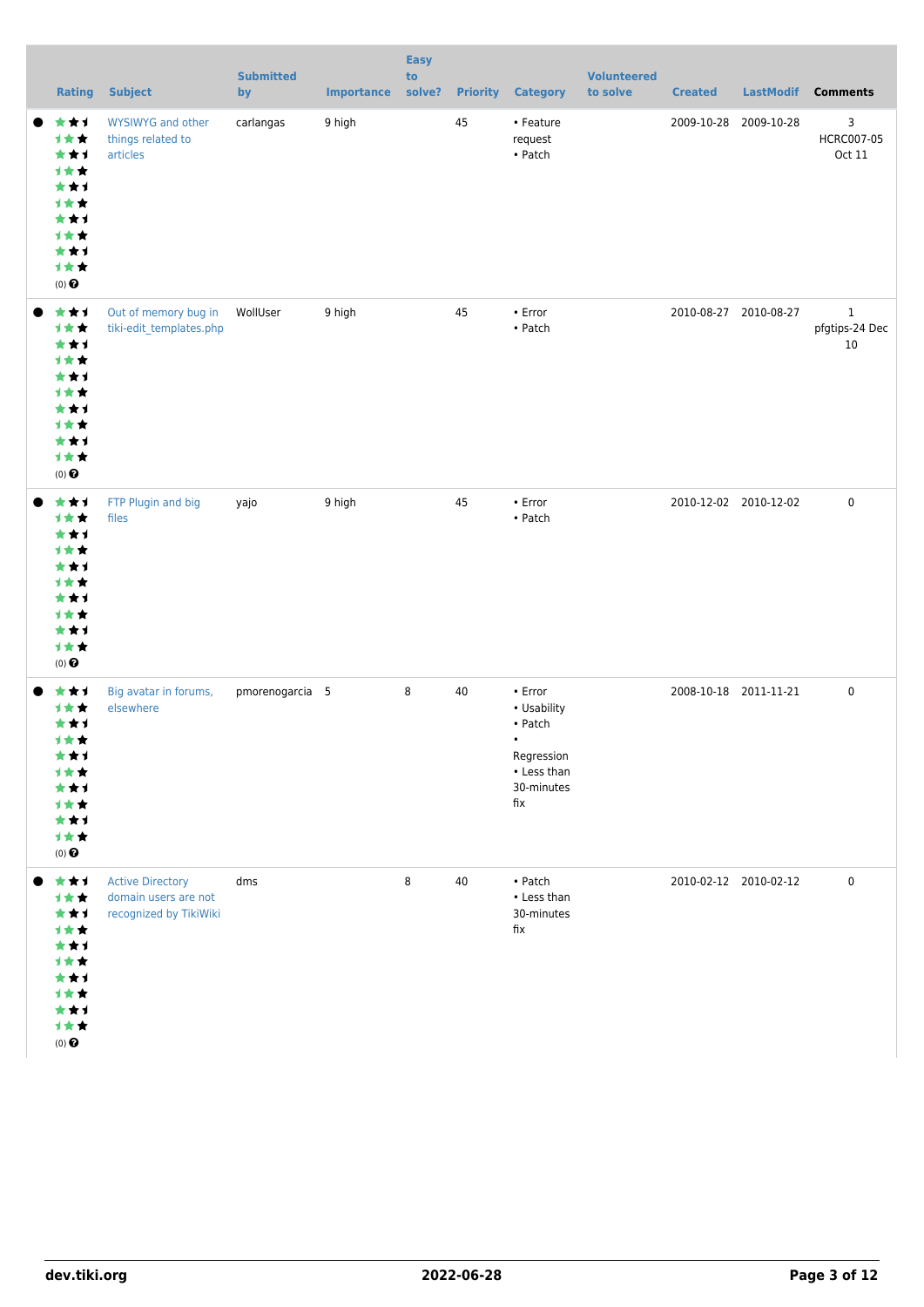|           | <b>Rating</b>                                                                                        | <b>Subject</b>                                                           | <b>Submitted</b><br>by | <b>Importance</b> | <b>Easy</b><br>to<br>solve? | <b>Priority</b> | <b>Category</b>                | <b>Volunteered</b><br>to solve | <b>Created</b>        | LastModif             | <b>Comments</b>                      |
|-----------|------------------------------------------------------------------------------------------------------|--------------------------------------------------------------------------|------------------------|-------------------|-----------------------------|-----------------|--------------------------------|--------------------------------|-----------------------|-----------------------|--------------------------------------|
|           | ***<br>***<br>***<br>1★★<br>***<br>1★★<br>***<br>1★★<br>***<br>1★★<br>$(0)$ $\bigodot$               | Multiple IE fixes for<br>tiki-js.js and tiki-<br>jquery.js TikiWiki V4.2 | gregejack              | 8                 |                             | $40\,$          | • Usability<br>• Patch         |                                |                       | 2010-05-12 2010-05-12 | 5<br>marclaporte-09<br>Jun 11        |
|           | ***<br>计女女<br>***<br><b>1★★</b><br>***<br><b>1★★</b><br>***<br>1★★<br>***<br>计女女<br>$(0)$ $\bigodot$ | pretty tracker wiki-<br>parses all fields                                | Gergely                | 8                 |                             | 40              | • Usability<br>$\bullet$ Patch |                                |                       | 2010-10-12 2010-10-12 | $\mathbf 0$                          |
|           | ***<br>1★★<br>***<br><b>1★★</b><br>***<br><b>1★★</b><br>***<br>1★★<br>***<br>1★★<br>$(0)$ $\bigodot$ | Plugin DBReport with<br>mPDF enhancement                                 | Roni Wolf              | $\overline{4}$    | $10\,$<br>easy              | 40              | • Patch                        |                                |                       | 2018-11-14 2018-11-14 | $\pmb{0}$                            |
|           | ***<br>1★★<br>***<br>1女女<br>***<br>1 * *<br>***<br>计女女<br>***<br>1★★<br>$(0)$<br>$\pmb{\Theta}$      | Article type not<br>maintained on editing                                | prisma                 | $\overline{7}$    |                             | 35              | • Usability<br>• Patch         |                                |                       | 2010-07-26 2010-07-26 | $\mathbf{1}$<br>McIntel-12 Aug<br>10 |
| $\bullet$ | 大大大<br>计女女<br>***<br>计女女<br>***<br>计女女<br>***<br>计女女<br>***<br>1★★<br>$(0)$ $\bigodot$               | Segfault under Debian Circuitsoft<br>Jessie                              |                        | $\overline{7}$    |                             | 35              | • Patch                        |                                | 2015-09-28 2015-10-30 |                       | 3<br>xavi-30 Oct 15                  |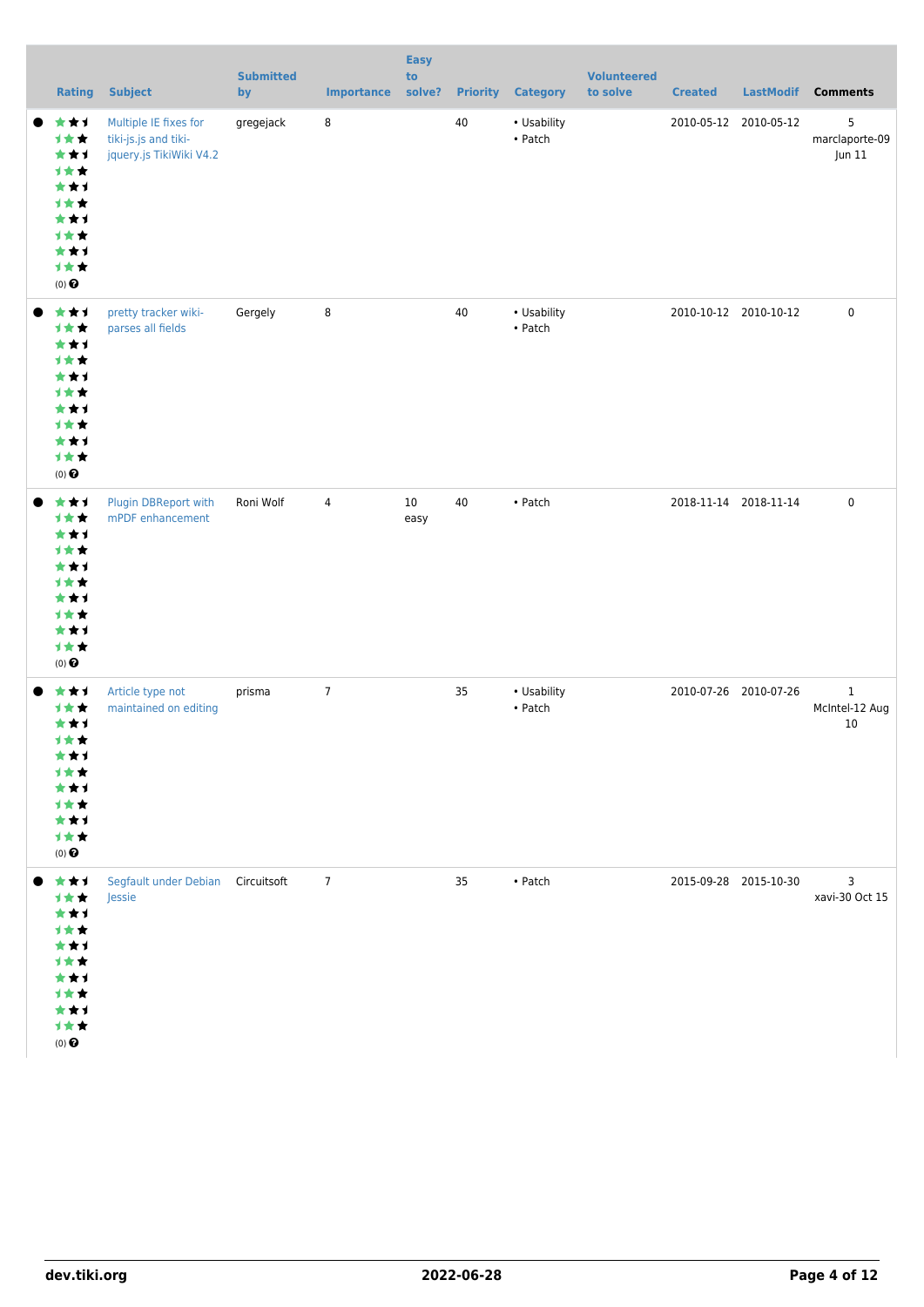| Rating                                                                                | <b>Subject</b>                                      | <b>Submitted</b><br>by | <b>Importance</b> | <b>Easy</b><br>to<br>solve? | <b>Priority</b> | <b>Category</b> | <b>Volunteered</b><br>to solve | <b>Created</b> | <b>LastModif</b>      | <b>Comments</b>      |
|---------------------------------------------------------------------------------------|-----------------------------------------------------|------------------------|-------------------|-----------------------------|-----------------|-----------------|--------------------------------|----------------|-----------------------|----------------------|
| ● ★★1<br>1★★<br>***<br>计女女<br>***<br>计女女<br>***<br>计女女<br>***<br>计女女<br>$(0)$ $\odot$ | Allow pagination<br>inside articles wiki-<br>plugin | prisma                 | 6                 |                             | 30              | • Patch         |                                |                | 2010-07-26 2010-12-14 | McIntel-12 Aug<br>10 |

#### « 1 (current) [2](https://dev.tiki.org/tiki-print.php?page=All+Patches&tr_offset1=20) [»](https://dev.tiki.org/tiki-print.php?page=All+Patches&tr_offset1=20)

## Pending

|           | <b>Rating</b>                                                                                  | <b>Subject</b>                                                                                                   | <b>Submitted</b><br>by | <b>Importance</b> | <b>Easy</b><br>to<br>solve? | <b>Priority</b> | <b>Category</b>                                                                | <b>Volunteered</b><br>to solve | <b>Created</b>        | <b>LastModif</b> | <b>Comments</b>                      |
|-----------|------------------------------------------------------------------------------------------------|------------------------------------------------------------------------------------------------------------------|------------------------|-------------------|-----------------------------|-----------------|--------------------------------------------------------------------------------|--------------------------------|-----------------------|------------------|--------------------------------------|
| $\bullet$ | ***<br><b>1**</b><br>***<br>计女女<br>***<br>1★★<br>***<br>***<br>***<br>1★★<br>$(0)$ $\odot$     | Editor wysiwyg in<br>wiki page<br>doesn't<br>recognize<br>images, to fix it I<br>change manually<br>{…} With <…> | azoret                 | 9 high            | 8                           | 72              | $\cdot$ Error<br>• Usability<br>• Patch<br>• Less<br>than 30-<br>minutes fix   |                                | 2010-03-19            | 2011-10-08       | $\mathbf{1}$<br>arild-08 Oct 11      |
| $\bullet$ | ***<br>1★★<br>***<br>***<br>***<br>1★★<br>***<br>计女女<br>***<br>1★★<br>$(0)$ $\odot$            | <b>Tracker plugin</b><br>cannot update<br>fields without<br>showing all the<br>mandatory radio<br>button fields  | Gergely                | 8                 | 8                           | 64              | • Error<br>• Usability<br>$\bullet$ Patch<br>• Less<br>than 30-<br>minutes fix |                                | 2010-04-10 2010-04-29 |                  | $\mathbf{1}$<br>Gergely-29 Apr<br>10 |
| $\bullet$ | ***<br><b>1**</b><br>***<br><b>1**</b><br>***<br><b>1**</b><br>***<br>计女女<br>***<br>1★★<br>(0) | embed image out<br>of elFinder                                                                                   | sam91                  | 6                 | 10<br>easy                  | 60              | • Patch<br>$\cdot$ Less<br>than 30-<br>minutes fix                             | Jonny Bradley                  | 2013-08-15 2013-11-26 |                  | 6<br>jonnybradley-26<br>Nov 13       |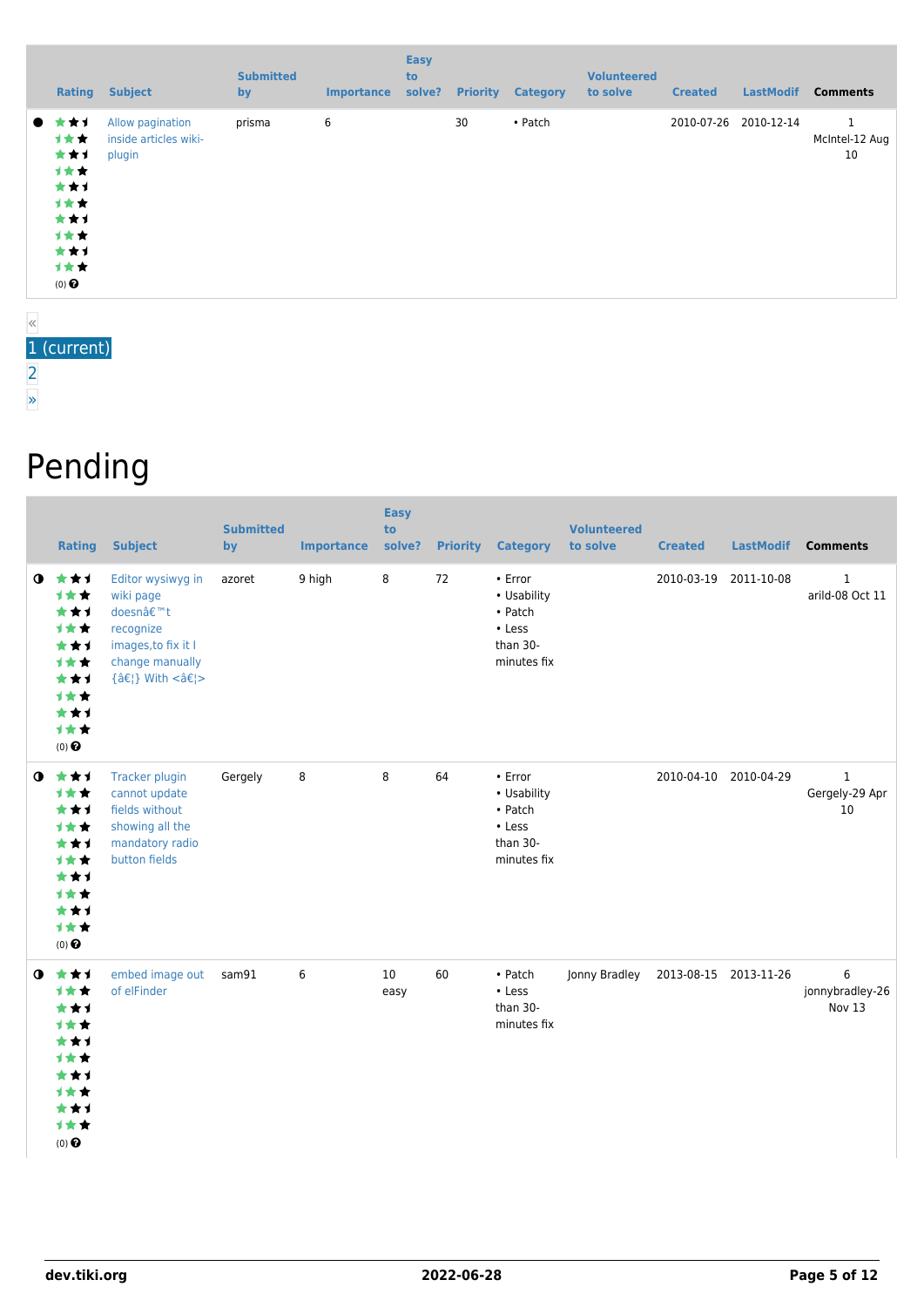|             | <b>Rating</b>                                                                                                           | <b>Subject</b>                                                                                               | <b>Submitted</b><br>by | <b>Importance</b> | <b>Easy</b><br>to<br>solve? | <b>Priority</b> | <b>Category</b>                                                              | <b>Volunteered</b><br>to solve | <b>Created</b>        | <b>LastModif</b>      | <b>Comments</b>                      |
|-------------|-------------------------------------------------------------------------------------------------------------------------|--------------------------------------------------------------------------------------------------------------|------------------------|-------------------|-----------------------------|-----------------|------------------------------------------------------------------------------|--------------------------------|-----------------------|-----------------------|--------------------------------------|
| $\mathbf o$ | 大女子<br>计女女<br>***<br>计女女<br>***<br>计女女<br>***<br><b>1**</b><br>***<br>1★★<br>$(0)$ <sup><math>\odot</math></sup>        | Trackerlist<br>plugin's<br>exactvalue with<br>field(.,.,.)<br>expression does<br>not work with<br>item links | Gergely                | 8                 | $\overline{7}$              | 56              | • Error<br>• Usability<br>• Patch<br>$\cdot$ Less<br>than 30-<br>minutes fix |                                | 2010-04-22 2010-05-01 |                       | $\mathbf{1}$<br>Gergely-01 May<br>10 |
| $\bullet$   | 大大才<br>计女女<br>***<br><b>1**</b><br>***<br>才女女<br>***<br><b>1**</b><br>***<br>1★★<br>$(0)$ <sup><math>\odot</math></sup> | pretty tracker<br>with tpl:<br>get_pretty_fieldIds<br>function fails                                         | Gergely                | $\overline{7}$    | $\overline{7}$              | 49              | • Error<br>• Patch<br>• Less<br>than 30-<br>minutes fix                      |                                |                       | 2010-04-25 2010-05-01 | $\mathbf{1}$<br>Gergely-01 May<br>10 |
| $\mathbf o$ | ***<br>计女女<br>***<br>计女女<br>***<br>计女女<br>***<br><b>1**</b><br>***<br>计女女<br>$(0)$ <sup><math>\odot</math></sup>        | RSS for Wiki is<br>malformed<br>(broken in firefox)                                                          | mrisch                 | 6                 | 8                           | 48              | $\cdot$ Error<br>• Patch<br>• Less<br>than 30-<br>minutes fix                | mrisch                         |                       | 2008-01-29 2010-01-15 | 3<br>mrisch-16 Jan<br>10             |
| $\bullet$   | 大女子<br>计女女<br>***<br><b>1★★</b><br>★★1<br>计女女<br>***<br>计女女<br>***<br>计女女<br>$(0)$<br>$\pmb{\Theta}$                    | Patch:<br>setup_smarty.php<br>get_filename fails<br>if tikidomain is<br>empty                                | Gergely                | 8                 |                             | 40              | • Error<br>• Patch                                                           |                                | 2010-04-25            | 2010-05-01            | $\mathbf{1}$<br>Gergely-01 May<br>10 |
| $\bullet$   | 食食す<br>计女女<br>***<br>计女女<br>***<br>计女女<br>***<br>才女女<br>★★1<br>计女女<br>$(0)$ <sup><math>\odot</math></sup>               | Preview with on a<br>wiki-page named<br>with german<br>umlauts leads to<br>an error                          | bubi                   | 6                 |                             | 30              | • Error<br>• Usability<br>• Patch                                            |                                |                       | 2011-05-09 2011-10-08 | $\overline{2}$<br>arild-08 Oct 11    |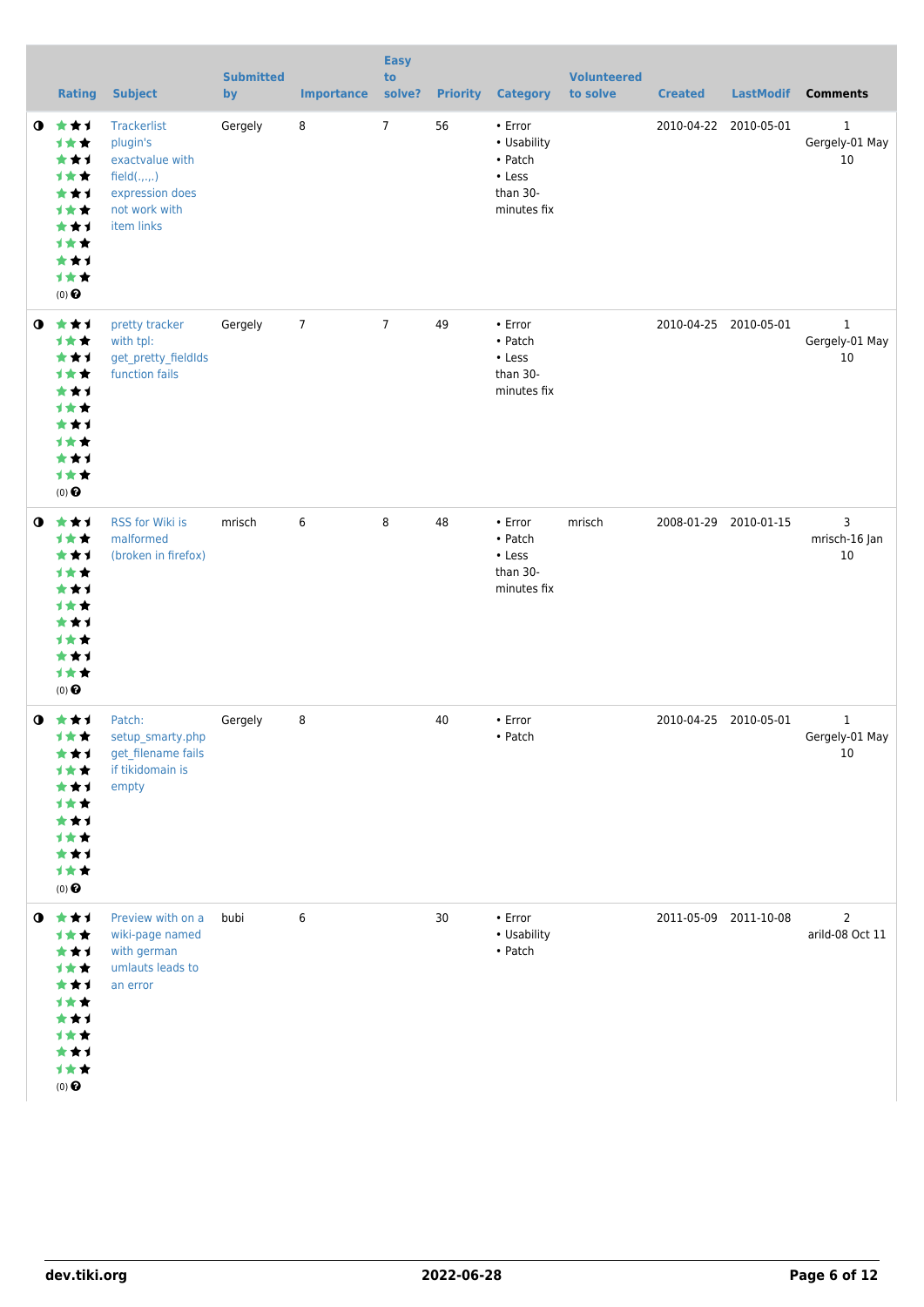|           | <b>Rating</b>                                                                                                                | <b>Subject</b>                                                                | <b>Submitted</b><br>by | <b>Importance</b> | <b>Easy</b><br>to<br>solve? |    | <b>Priority Category</b>           | <b>Volunteered</b><br>to solve | <b>Created</b>        | <b>LastModif</b>      | <b>Comments</b>                      |
|-----------|------------------------------------------------------------------------------------------------------------------------------|-------------------------------------------------------------------------------|------------------------|-------------------|-----------------------------|----|------------------------------------|--------------------------------|-----------------------|-----------------------|--------------------------------------|
| $\bullet$ | 大女子<br>计女女<br>***<br>计女女<br>***<br>1★★<br>***<br>才女女<br>***<br>1★★<br>$(0)$ $\odot$                                          | <b>XML RPC for Wiki</b>                                                       | mrisch                 | 5                 |                             | 25 | • Patch                            | mrisch                         | 2007-05-02            | 2007-06-12            | $\mathbf 0$                          |
|           | $0 \star \star \star$<br>计女女<br>***<br><b>1**</b><br>***<br>计女女<br>***<br>计女女<br>***<br>1★★<br>$(0)$ $\odot$                 | Script to generate<br>a key for InterTiki                                     | Marc<br>Laporte        |                   |                             | 25 | $\bullet$ Patch                    | Marc Laporte                   | 2007-06-04 2007-06-04 |                       | $\mathbf 0$                          |
| $\bullet$ | 大女子<br>计女女<br>***<br>计女女<br>***<br>计女女<br>***<br>计女女<br>***<br>计女女<br>$(0)$ $\odot$                                          | translation to<br>portuguese (PT)                                             | myoli                  |                   |                             | 25 | $\bullet$ Patch                    | myoli                          | 2007-07-16 2007-07-16 |                       | $\mathbf{1}$<br>CriaCAC-11 May<br>11 |
|           | $0 \star \star \star$<br>计女女<br>***<br>1 <del>*</del> *<br>***<br>1★★<br>***<br>计女女<br>***<br>计女女<br>$(0)$<br>$\pmb{\Theta}$ | Survey text<br>entries are not<br>registered<br>correctly                     | mikaelk                | 5                 |                             | 25 | $\bullet$ Error<br>$\bullet$ Patch |                                |                       | 2008-03-20 2008-03-20 | $\mathbf 0$                          |
|           | $0$ $\star\star\star$<br>计女女<br>***<br>计女女<br>***<br>计女女<br>***<br><b>1**</b><br>***<br>1★★<br>$(0)$ $\odot$                 | module<br>forum_last_topics<br>shows wrong<br>forum name with<br>rigth topics | duebel                 |                   |                             | 25 | $\bullet$ Error<br>$\bullet$ Patch |                                | 2008-11-13 2008-11-13 |                       | $\mathbf{1}$<br>nyloth-13 Nov<br>08  |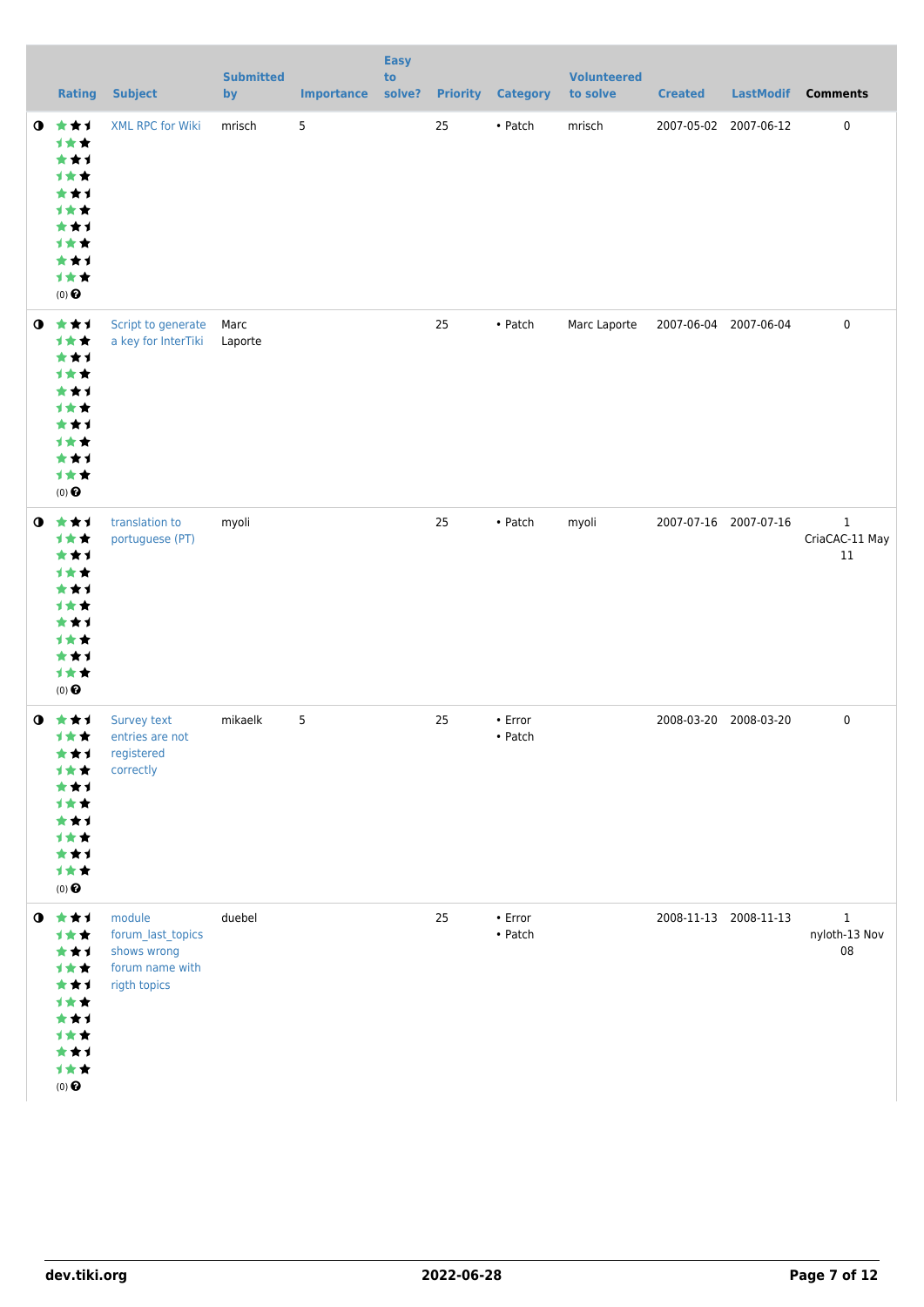|           | <b>Rating</b>                                                                                 | <b>Subject</b>                                                                                                         | <b>Submitted</b><br>by | <b>Importance</b> | <b>Easy</b><br>to<br>solve? |    | <b>Priority Category</b> | <b>Volunteered</b><br>to solve | <b>Created</b> | <b>LastModif</b>      | <b>Comments</b>               |
|-----------|-----------------------------------------------------------------------------------------------|------------------------------------------------------------------------------------------------------------------------|------------------------|-------------------|-----------------------------|----|--------------------------|--------------------------------|----------------|-----------------------|-------------------------------|
| $\bullet$ | 大大士<br>计女女<br>***<br>1★★<br>***<br>1★★<br>★★1<br>计女女<br>★★1<br>计女女<br>$(0)$<br>$\pmb{\Theta}$ | <b>TOC</b> and<br><b>MAKETOC</b><br>functionality when<br>using Multiple<br>Print                                      | Nelson Ko              | $\overline{4}$    |                             | 20 | • Usability<br>• Patch   |                                | 2009-10-04     | 2018-06-07            | 10<br>Chealer9-07 Jun<br>18   |
| $\bullet$ | 食食す<br>计女女<br>***<br>计女女<br>***<br>计女女<br>***<br>1★★<br>***<br>计女女<br>$(0)$ $\odot$           | Calendar item<br>start/end hour<br>selection is<br>broken in Tikiwiki<br>2.0 using PHP<br>4.3.2 or previous -<br>Patch | sacra                  | 3                 |                             | 15 | • Patch                  |                                |                | 2008-08-28 2008-08-28 | $\pmb{0}$                     |
| $\bullet$ | 女女子<br>计女女<br>***<br>1★★<br>***<br>计女女<br>***<br>计女女<br>***<br>1★★<br>$(0)$<br>$\pmb{\Theta}$ | CODE plugin:<br>Initial trim(\$data)<br>inappropriate for<br>COBOL, and other<br>indented snippets                     | btiffin                | 3                 |                             | 15 | • Patch                  |                                |                | 2008-11-08 2008-11-08 | $\pmb{0}$                     |
| $\bullet$ | ***<br>计女女<br>***<br>计女女<br>***<br>1★★<br>***<br>计女女<br>***<br>计女女<br>$(0)$ $\odot$           | Mail-In to Forum<br>does not follow<br>thread when<br>original post has<br>moved                                       | walls1500              | $\overline{2}$    |                             | 10 | • Error<br>• Patch       | walls1500                      | 2006-10-04     | 2007-12-31            | 1<br>marclaporte-16<br>Oct 21 |

## Closed

| <b>Rating</b>                                                                         | <b>Subject</b>                   | <b>Submitted</b><br>by | <b>Importance</b> | <b>Easy</b><br>to<br>solve? | <b>Priority</b> | <b>Category</b>          | <b>Volunteered</b><br>to solve | <b>Created</b> | <b>LastModif</b> | <b>Comments</b>               |
|---------------------------------------------------------------------------------------|----------------------------------|------------------------|-------------------|-----------------------------|-----------------|--------------------------|--------------------------------|----------------|------------------|-------------------------------|
| ◎ ★★1<br>计女女<br>***<br>计女女<br>***<br>计女女<br>***<br>计女女<br>***<br>计女女<br>$(0)$ $\odot$ | LDAP group syncing<br>bug solved | taylordustin           | 10 high           | 10<br>easy                  | 99              | $\cdot$ Error<br>• Patch |                                | 2015-04-28     | 2017-11-18       | 3<br>marclaporte-22<br>Apr 17 |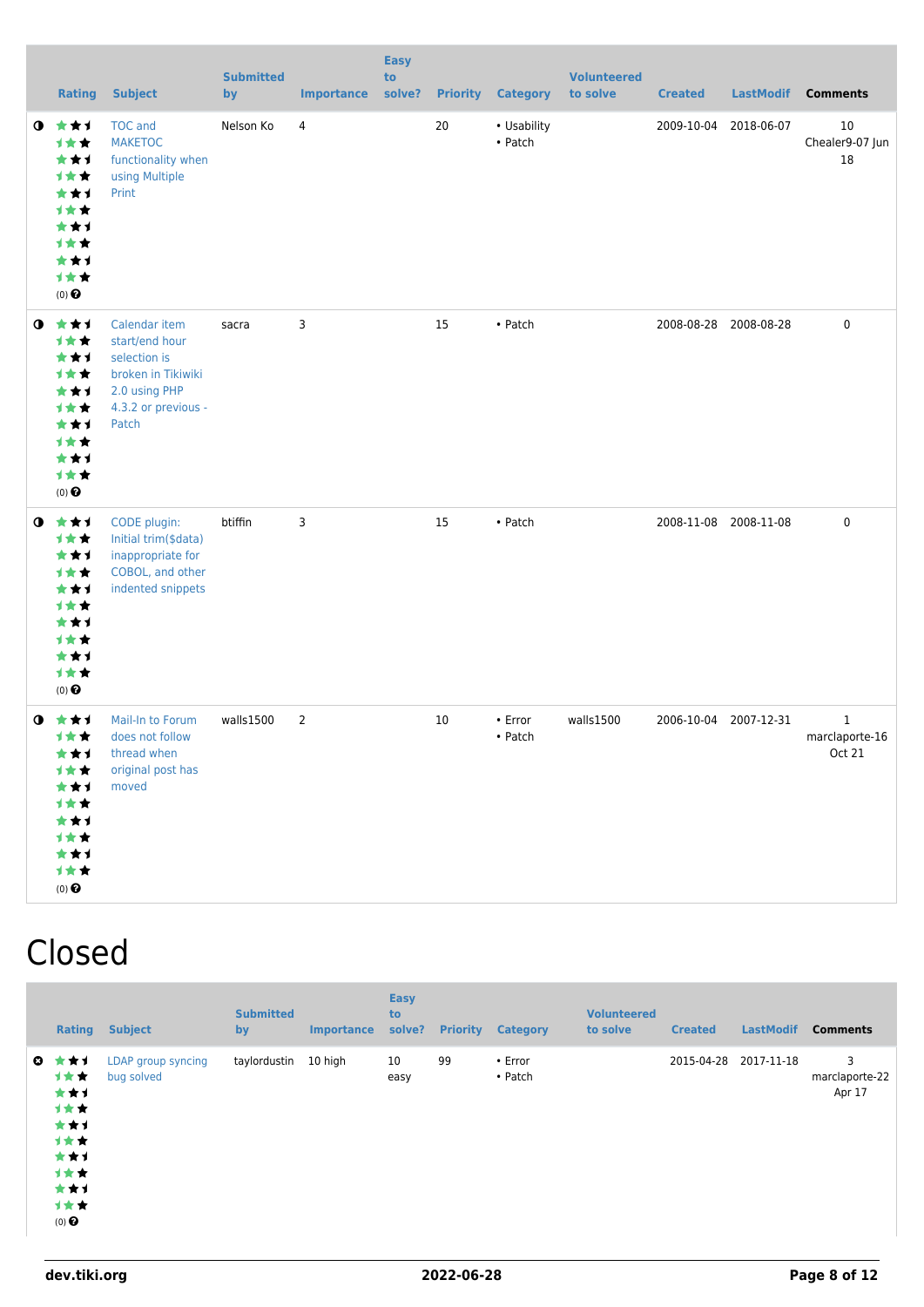|           | <b>Rating</b>                                                                                                            | <b>Subject</b>                                                                          | <b>Submitted</b><br>by | <b>Importance</b> | <b>Easy</b><br>to<br>solve? |    | <b>Priority Category</b>                                   | <b>Volunteered</b><br>to solve | <b>Created</b> | <b>LastModif</b>      | <b>Comments</b>                       |
|-----------|--------------------------------------------------------------------------------------------------------------------------|-----------------------------------------------------------------------------------------|------------------------|-------------------|-----------------------------|----|------------------------------------------------------------|--------------------------------|----------------|-----------------------|---------------------------------------|
| ◎         | 大女子<br>***<br>***<br>1★★<br>***<br><b>1**</b><br>***<br><b>1**</b><br>***<br>计女女<br>$(0)$ $\odot$                        | <b>Tracker Email field</b><br>type does not notify<br>on 'watch closed'                 | fezzz                  | 9                 | 10<br>easy                  | 90 | $\cdot$ Error<br>• Patch                                   |                                |                | 2013-03-25 2013-03-25 | 0                                     |
|           | ◎ ★★1<br>计女女<br>***<br>计女女<br>***<br><b>1**</b><br>***<br><b>1**</b><br>***<br>计女女<br>$(0)$ $\bigodot$                   | Automatically fill in<br>Page Name field when<br>creating new links fck                 | oys                    | 9 high            | 8                           | 72 | • Usability<br>• Patch<br>• Less than 30-<br>minutes fix   | oys                            |                | 2010-01-17 2010-01-17 | 0                                     |
| $\bullet$ | 大女子<br>1★★<br>***<br>计女女<br>***<br><b>1**</b><br>***<br>计女女<br>***<br>计女女<br>$(0)$<br>$\pmb{\Theta}$                     | Automatically fill in<br>Page Name field when<br>creating new links fck                 | oys                    | 9 high            | 8                           | 72 | • Usability<br>• Patch<br>• Less than 30-<br>minutes fix   | oys                            |                | 2010-01-17 2010-01-17 | 0                                     |
| $\bullet$ | ***<br>1★★<br>***<br><b>1**</b><br>***<br>1★★<br>***<br><b>1**</b><br>***<br>计女女<br>$(0)$ $\odot$                        | Newsletter - problem<br>in get_all_subscriber<br>when login name<br>contains uppercases | grundsch               | $\overline{7}$    | 9                           | 63 | • Usability<br>• Patch                                     | grundsch                       |                | 2012-05-22 2012-06-07 | 3<br>xavi-23 May 12                   |
|           | ◎ ★★1<br>1★★<br>***<br>计女女<br>***<br><b>1**</b><br>***<br>计女女<br>***<br>计女女<br>$(0)$<br>$\pmb{\Theta}$                   | Logout script with<br>home redirect<br>problem                                          | mealstrom              | 6                 | 10<br>easy                  | 60 | $\cdot$ Error<br>• Patch<br>• Less than 30-<br>minutes fix |                                |                | 2013-02-26 2013-02-26 | 0                                     |
|           | $0$ $\star$ $\star$ $1$<br>1★★<br>***<br>计女女<br>***<br><b>1**</b><br>***<br><b>1**</b><br>***<br>计女女<br>$(0)$ $\bigodot$ | Object accessed as<br>array causes fatal<br>error                                       |                        | 8                 | $\overline{7}$              | 56 | $\cdot$ Error<br>• Patch<br>• Less than 30-<br>minutes fix |                                |                | 2011-09-29 2011-10-04 | $\overline{2}$<br>gaxweb-04 Oct<br>11 |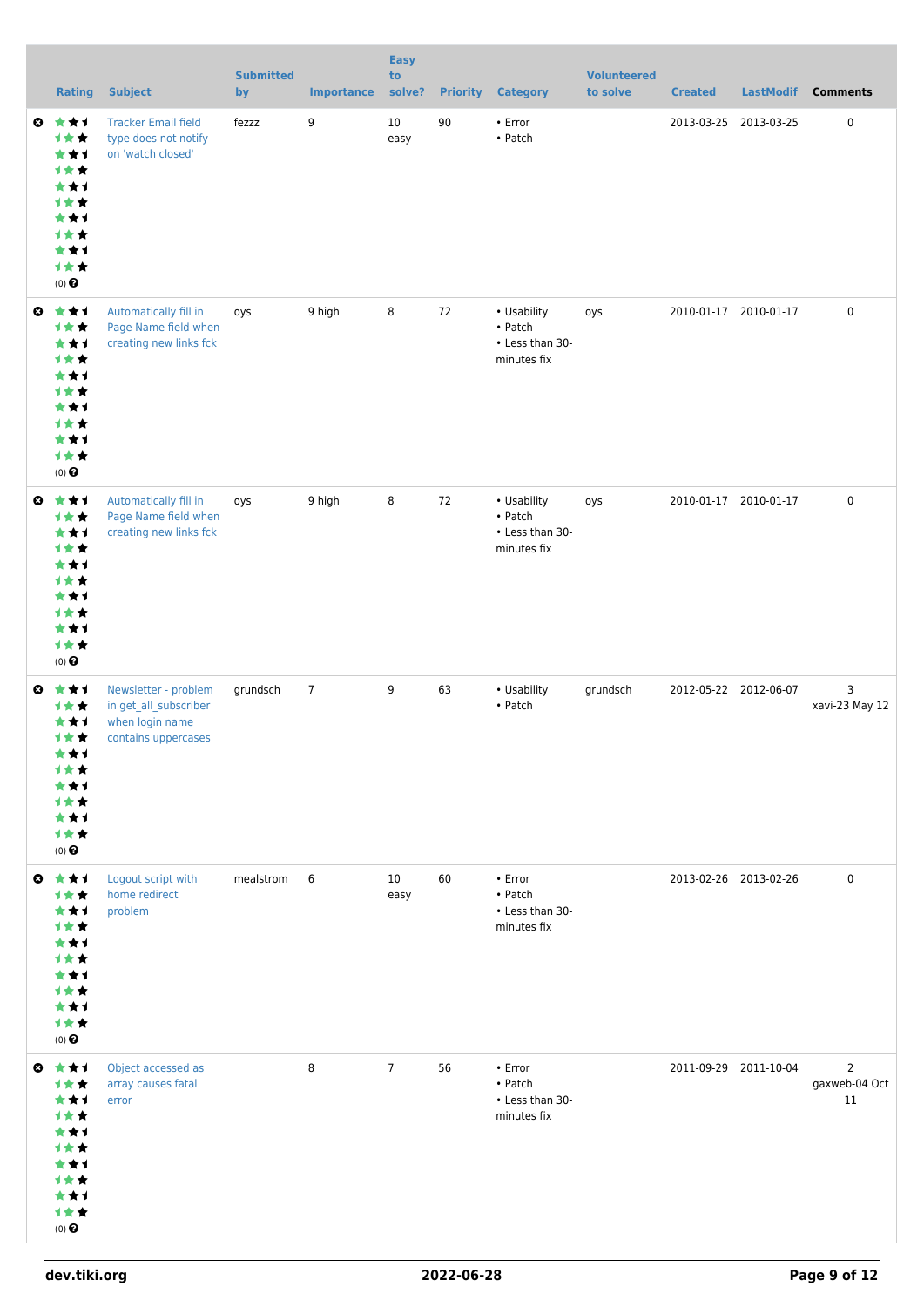|              | <b>Rating</b>                                                                                                     | <b>Subject</b>                                                                      | <b>Submitted</b><br>by | <b>Importance</b> | <b>Easy</b><br>to<br>solve? |    | <b>Priority Category</b>                                   | <b>Volunteered</b><br>to solve       | <b>Created</b>        | <b>LastModif</b>      | <b>Comments</b>                             |
|--------------|-------------------------------------------------------------------------------------------------------------------|-------------------------------------------------------------------------------------|------------------------|-------------------|-----------------------------|----|------------------------------------------------------------|--------------------------------------|-----------------------|-----------------------|---------------------------------------------|
|              | $0 \star \star \star$<br>计女女<br>***<br>1★★<br>***<br>1★★<br>***<br>计女女<br>***<br>1★★<br>$(0)$ $\Theta$            | PATCH:<br>wikiplugin_userlist.php<br>handles privileges the<br>opposite way         | josefg                 | 5                 | 10<br>easy                  | 50 | $\cdot$ Error<br>• Patch<br>• Less than 30-<br>minutes fix | Pascal St-Jean 2012-04-03 2012-04-13 |                       |                       | $\overline{2}$<br>pascalstjean-13<br>Apr 12 |
| $\mathbf{c}$ | ***<br>1★★<br>***<br>计女女<br>***<br>1★★<br>***<br>计女女<br>***<br>1★★<br>$(0)$ $\Theta$                              | Trailing backslash at<br>domain in URLs when<br>installed in<br><b>DocumentRoot</b> | stefricht              | 1 low             |                             | 5  | $\cdot$ Error<br>• Patch                                   | Philippe<br>Cloutier                 | 2008-12-15 2010-05-25 |                       | 5<br>Tiamat74-01<br>Apr 10                  |
| $\bullet$    | 大女子<br>1★★<br>***<br>1★★<br>***<br><b>1**</b><br>***<br>1★★<br>***<br>1★★<br>$(0)$ $\Theta$                       | Login page<br>increments pageview<br>stats                                          | wbeaver2               | 1 low             |                             | 5  | • Error<br>• Patch                                         | wbeaver2                             |                       | 2005-10-03 2017-06-18 | $\mathbf 0$                                 |
|              | ◎ ★★1<br>计女女<br>***<br>计女女<br>***<br><b>1**</b><br>***<br>计女女<br>***<br>计女女<br>$(0)$ $\odot$                      | updates to<br>lang/hu/language.php                                                  | mstef                  | 1 low             |                             | 5  | • Patch                                                    | mstef                                | 2006-08-18 2008-10-05 |                       | $\mathbf 0$                                 |
|              | $0$ $\star$ $\star$ $1$<br>计女女<br>***<br>计女女<br>***<br>计女女<br>***<br>计女女<br>***<br>计女女<br>$(0)$<br>$\pmb{\Theta}$ | SQL plugin won't work awolff<br>with empty passwords                                |                        | 1 low             |                             | 5  | • Patch                                                    | awolff                               | 2006-10-19 2017-06-18 |                       | $\pmb{0}$                                   |
|              | $0$ $\star$ $\star$ $1$<br>1★★<br>***<br>计女女<br>***<br>1★★<br>***<br>计女女<br>***<br>计女女<br>$(0)$<br>$\pmb{\Theta}$ | PAM authentication<br>broken                                                        | johan_mx               | 9 high            |                             | 45 | $\cdot$ Error<br>• Patch                                   | johan_mx                             | 2007-03-27 2008-08-17 |                       | $\mathbf 0$                                 |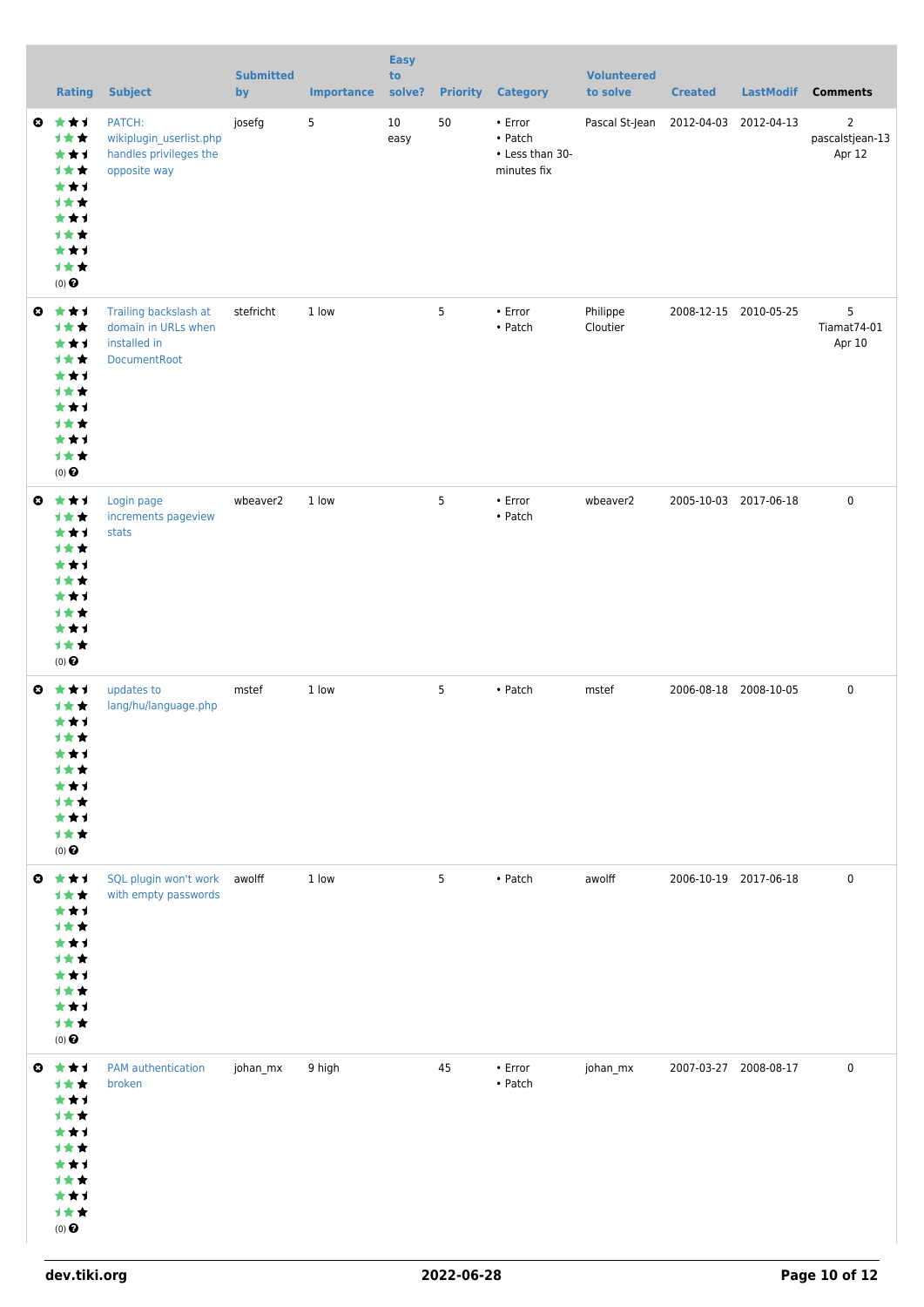|           | <b>Rating</b>                                                                                          | <b>Subject</b>                                                                                    | <b>Submitted</b><br>by   | <b>Importance</b> | <b>Easy</b><br>to<br>solve? |    | <b>Priority Category</b>                                                                                                        | <b>Volunteered</b><br>to solve | <b>Created</b> | <b>LastModif</b>      | <b>Comments</b>                          |
|-----------|--------------------------------------------------------------------------------------------------------|---------------------------------------------------------------------------------------------------|--------------------------|-------------------|-----------------------------|----|---------------------------------------------------------------------------------------------------------------------------------|--------------------------------|----------------|-----------------------|------------------------------------------|
|           | ◎ ★★1<br>1★★<br>***<br>1★★<br>***<br>1★★<br>***<br>计女女<br>***<br>1★★<br>$(0)$ $\Theta$                 | IE7 problem with the<br>"Show/Hide menu"<br>javascript (patch now<br>attached as a<br>workaround) | Geoff<br><b>Brickell</b> | 9                 |                             | 45 | $\cdot$ Error<br>• Patch                                                                                                        |                                | 2008-10-30     | 2013-06-06            | 0                                        |
| $\bullet$ | ***<br>计女女<br>***<br>1★★<br>***<br>1★★<br>***<br>计女女<br>***<br>1★★<br>$(0)$ $\Theta$                   | Only let the admin<br>change the admin<br>details                                                 | Geoff<br>Brickell        | 9                 |                             | 45 | • Feature<br>request<br>• Patch                                                                                                 |                                |                | 2008-11-18 2013-06-06 | $\overline{2}$<br>eromneg-29<br>Dec 08   |
| O         | ***<br>计女女<br>***<br>计女女<br>***<br>计女女<br>***<br>计女女<br>***<br>1★★<br>$(0)$ $\Theta$                   | [ aulawiki 1.6 cannot<br>install in tikiwiki 2.2 ]                                                | sperio                   | 9 high            |                             | 45 | • Error<br>• Patch<br>• Support<br>request                                                                                      |                                |                | 2008-11-25 2009-01-13 | 0                                        |
| O         | ***<br>1 * *<br>***<br>1★★<br>***<br><b>1**</b><br>***<br>计女女<br>***<br>计女女<br>$(0)$<br>$\pmb{\Theta}$ | <b>Incorrect URLs on IIS</b><br>installs in document<br>root                                      | thebookdoc 9 high        |                   |                             | 45 | $\cdot$ Error<br>• Usability<br>• Patch<br>• Support<br>request<br>$\bullet$<br>Documentation<br>(or Advocacy)<br>• Consistency | Philippe<br>Cloutier           |                | 2009-01-06 2010-05-15 | 6<br>AJStevens-16<br>Dec 09              |
|           | ◎ ★★1<br>计女女<br>***<br>计女女<br>***<br>计女女<br>***<br>计女女<br>***<br>计女女<br>$(0)$<br>$\pmb{\Theta}$        | 3.0beta1: Calendar<br>iCal patch for recode<br>issue                                              | Geoff<br>Brickell        | 9 high            |                             | 45 | • Patch                                                                                                                         |                                |                | 2009-03-10 2009-11-10 | 0                                        |
| $\bullet$ | ***<br>计女女<br>***<br>计女女<br>***<br>计女女<br>***<br>计女女<br>***<br>计女女<br>$(0)$<br>$\pmb{\Theta}$          | Minify and cache js<br>and css files, with an<br>admin panel to refresh                           | Marc<br>Laporte          | 9 high            |                             | 45 | • Feature<br>request<br>$\bullet$ Patch                                                                                         |                                |                | 2009-08-29 2013-06-05 | $\mathbf{1}$<br>marclaporte-19<br>Nov 09 |